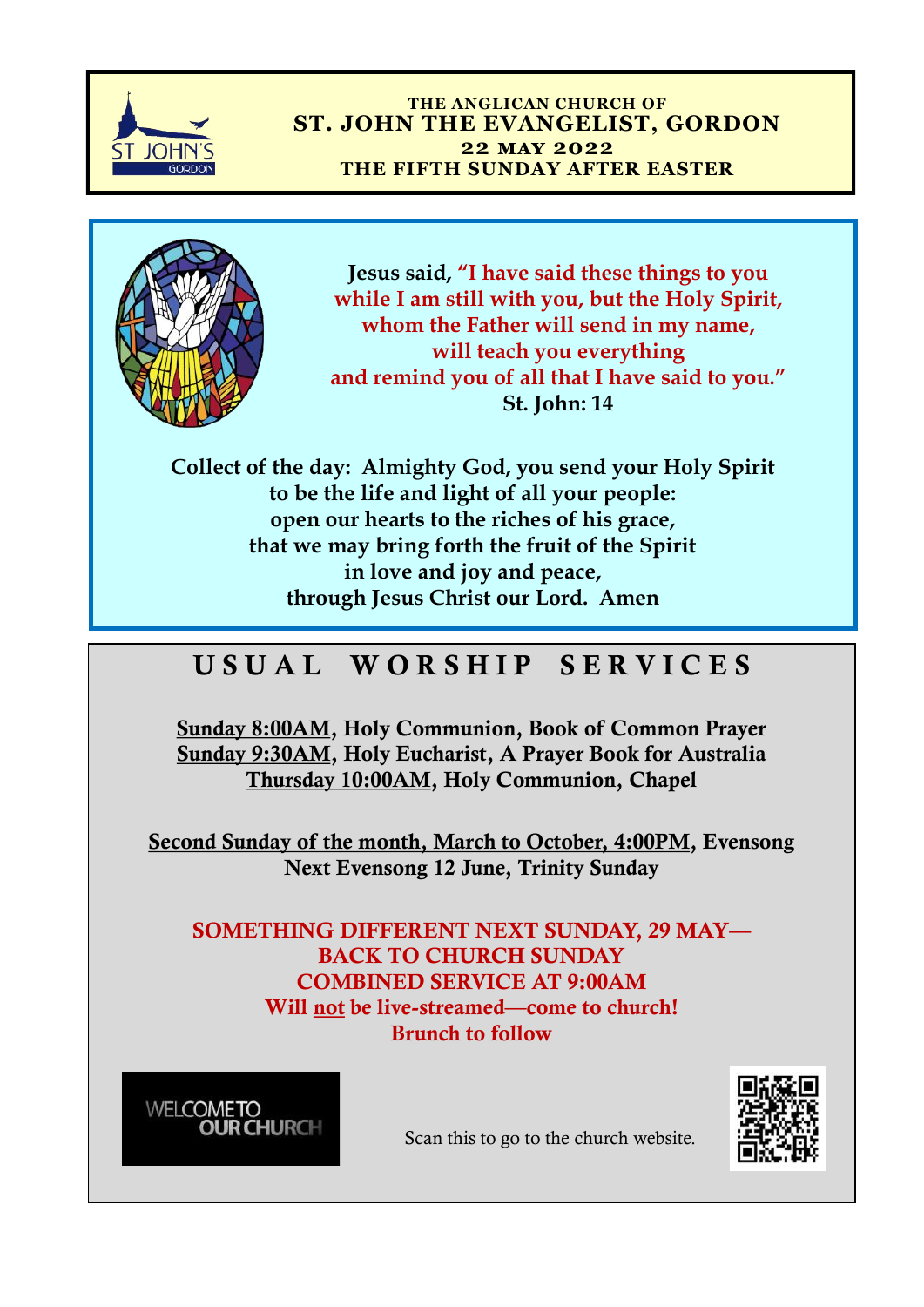## P A R I S H N O T I C E S



Why not reach out to a church friend you've not seen in a while and invite them to or make sure they are coming to BACK TO CHURCH SUNDAY next week? There will be one combined service, at 9:00AM, followed by brunch.



The 18th Session of GENERAL SYNOD was held on the Gold Coast, Queensland from 8 to 13 May. Below is the link to the relevant documents where you can read the minutes of each day and the daily business papers. The reports from various synodical bodies, the election results and the public statements may also be found there.

https://anglican.org.au/the-general-synod/general-synod-sessions/.

The WOMEN'S BIBLE STUDY GROUP has completed their study of Ecclesiastes and now turns to the Gospel of John. Interested women are warmly invited to join them Wednesday afternoons at 4:00PM in the crypt.

You would have read many times in these pages that the OP SHOP needs help setting up and packing away on sale days. That remains true and volunteers are sought. You may not know that besides offering bargains on books and a wide variety of household items, indoors and outdoors, the Op Shop puts on a MORNING TEA. Customers like to step down to the crypt midway through or after their shopping for a cup of tea and something sweet, and perhaps also snap up that evening's dessert. BISCUITS, SLICES and SCONES homemade by parishioners would be gratefully received— and add to the bottom line of profit for the day. Baked goods, with a list of ingredients, may be dropped off on Thursday or Friday before the sale or on the day. Sales are held two Saturdays a month, with dates listed on the pew bulletin calendar and church website.

Jen Lum will attend the KAIROS OUTSIDE PRAYER RETREAT 27 to 29 May and asks for volunteers to join the around-the-clock all-weekend prayer roster. Sign up using this link: <https://signup.com/client/invitation2/secure/517027929508052033/false#/invitation> or by contacting Jen Lum or the church office.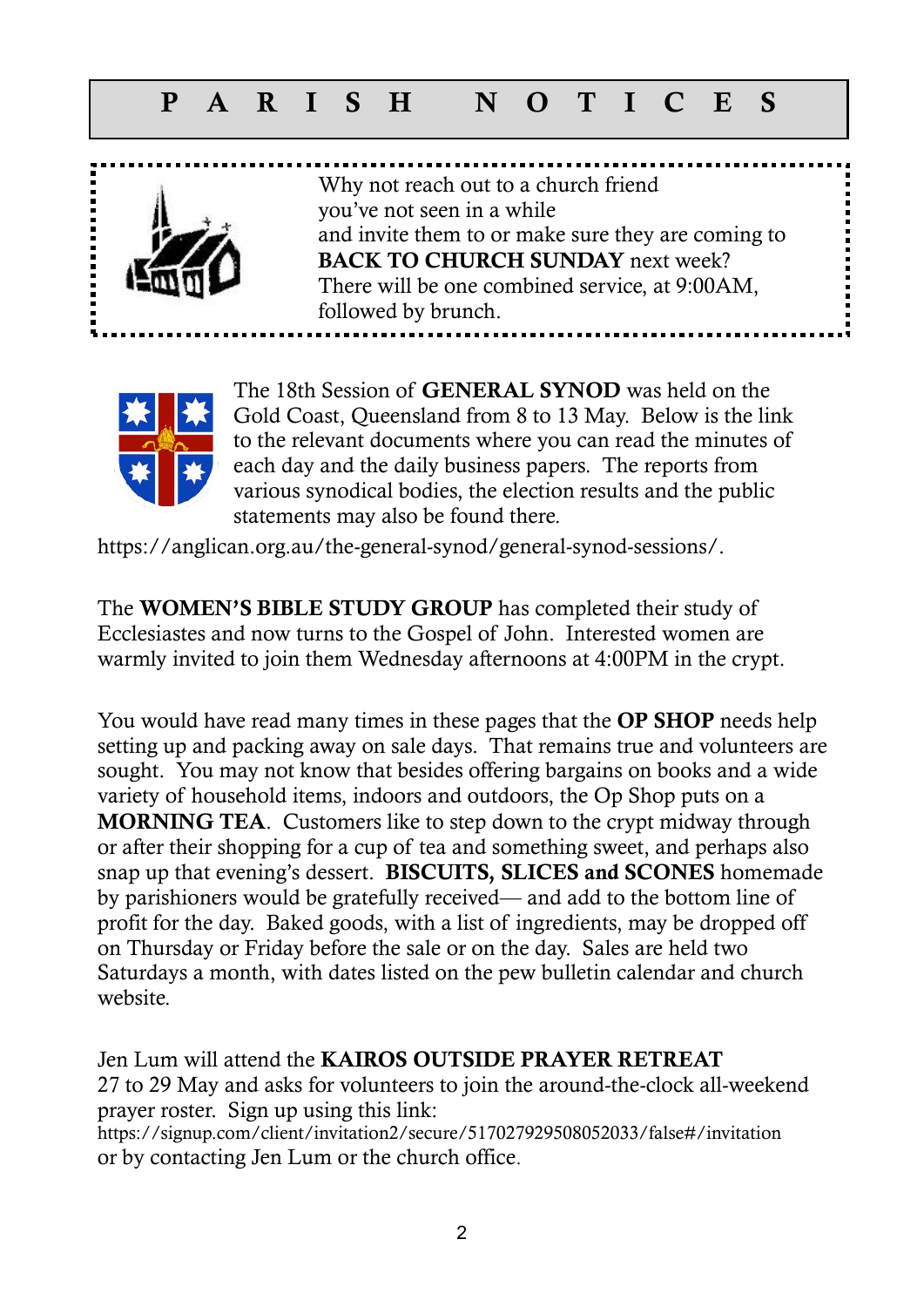## C A L E N D A R

 $\frac{1}{2}$  May

 $\mathbf{I}$  $\mathbf{I}$ Т п П

 $\blacksquare$  $\mathbf{I}$ 

| <b>ISUN22</b>                             | 8:00AM      | Holy Communion, Book of Common Prayer                                                                               |
|-------------------------------------------|-------------|---------------------------------------------------------------------------------------------------------------------|
|                                           | 9:30AM      | Holy Eucharist, A Prayer Book for Australia                                                                         |
| TUE 24                                    | Morning     | Op Shop crew prices and sorts                                                                                       |
| <b>WED 25</b>                             | 11:00AM     | Bible Study for Cantonese speakers,                                                                                 |
|                                           |             | led by Father Ernest, Upper Room,                                                                                   |
|                                           |             | studying the Book of Malachi                                                                                        |
|                                           | 4:00PM      | Women's Bible Study, led by Jen Lum,                                                                                |
|                                           |             | Crypt, will begin studying the Gospel of John                                                                       |
| <b>THU 26</b>                             | Morning     | Op Shop crew prices and sorts                                                                                       |
|                                           | 10:00AM     | Holy Communion, Chapel                                                                                              |
|                                           | <b>Noon</b> | ESL combined class, via Zoom                                                                                        |
|                                           | 5:00PM      | Table tennis, Hall,                                                                                                 |
|                                           |             | hosted by Father Ernest and Bowen Lau                                                                               |
|                                           | 7:30PM      | Bishop Michael Bible Study group,                                                                                   |
|                                           |             | via Zoom, studying Genesis                                                                                          |
| $\overline{\phantom{a}}$ FRI 27 to SUN 29 |             | Kairos Outside Prayer Retreat                                                                                       |
|                                           |             | Prayer roster all weekend, around the clock                                                                         |
| <b>ISAT 28</b>                            | 9:00AM      | Op Shop Sale                                                                                                        |
| <b>ISUN 29</b>                            | 9:00AM      | Back to Church Sunday, combined service,                                                                            |
|                                           |             | not live-streamed, followed by brunch                                                                               |
|                                           |             |                                                                                                                     |
| I June                                    |             |                                                                                                                     |
| <b>ISAT11</b>                             | 9:00AM      | Op Shop Sale                                                                                                        |
| <b>SUN12</b>                              | 4:00PM      | Choral Evensong celebrating The Queen's Birthday,                                                                   |
|                                           |             | with The Cathedral Singers                                                                                          |
| <b>SAT 25</b>                             | 9:00AM      | Op Shop Sale                                                                                                        |
|                                           |             |                                                                                                                     |
|                                           |             |                                                                                                                     |
|                                           |             |                                                                                                                     |
|                                           |             | <b>I Sesquicentennial Celebration Major Events</b>                                                                  |
| <b>SAT JULY 23 2:00PM</b>                 |             | Talk on the history of St. John's Cemetery                                                                          |
|                                           |             | Speaker: Sue Holmes, Ku-ring-gai Historical Society                                                                 |
| <b>ISUN 18 SEPT 9:00AM</b>                |             | Sesquicentennial Service, Archbishop present and preaching<br>Plaque to be unveiled Brunch in church hall to follow |
| <b>IFRI21 OCT Evening</b>                 |             | Formal Dinner, black tie                                                                                            |
| <b>SAT 26 NOV Day</b>                     |             | Sesquicentennial Fête                                                                                               |